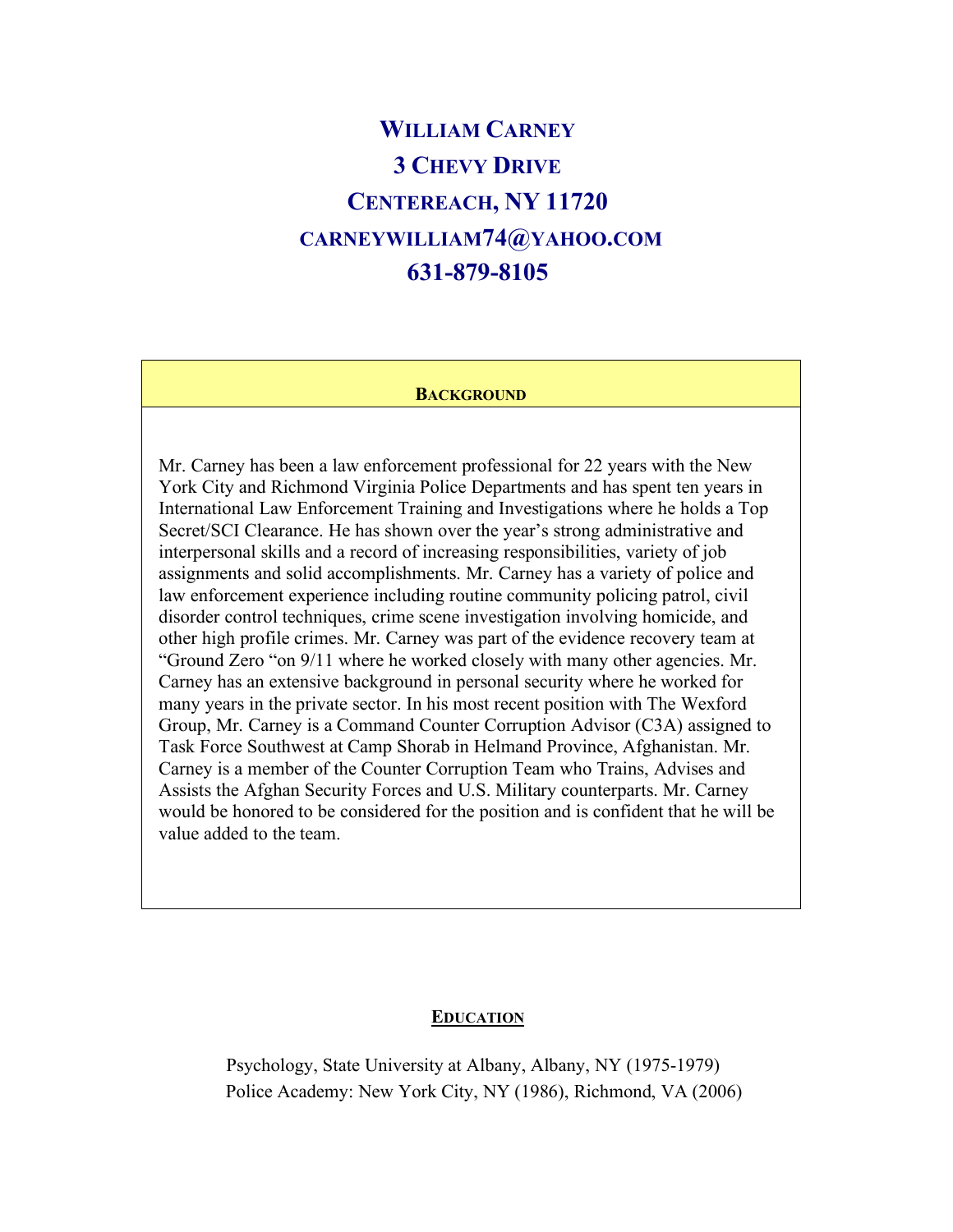#### **RECENT EXPERIENCE**

## **June 2017- Present, The Wexford Group, Command Counter Corruption Advisor, Train Advise Assist Command at TFSW, Camp Shorab, Helmand Province, Afghanistan**

#### *Command Counter Corruption Advisor (C3A):*

- Assist US Army and Marine Units by applying a law enforcement perspective to the execution of counter corruption strategies relevant to the supported battalion's area of responsibility
- Plan, deliver, and lead investigative tactics with Afghan Security Forces and Counter Corruption Staff at Train Advise Asist Command/SW (TAAC/SW)
- Assist the supported unit's staff in the compilation and network link analysis of information about organized criminal groups/individuals and advise in the investigative direction, attack and neutralization of these complex groups and individuals
- Coordinate meetings with key leaders between the various governmental agencies while maintaining daily contact and communication with TAAC/SW **Headquarters**

#### **January 2017- June 2017, Engility Corporation, Counter Corruption Team, Train Advise Assist Command/SW, Forward Operating Base Shorab, Helmand Province, Afghanistan**

## *Law Enforcement Professional (LEP)***:**

• Train, Advise and Assist Afghan Security Forces and U.S. Military counterparts to develop effective, professional, and transparent law enforcement capacity that protects human rights, combats corruption, and reduces the threat of transnational crime and terrorism, in support of U.S. foreign policy and national security objectives

#### **April 2016-December 2016, DynCorp International, Mobile Training Team (MTT) , Jordan International Police Training Center (JIPTC).**

## *MTT Specialist Advisor:*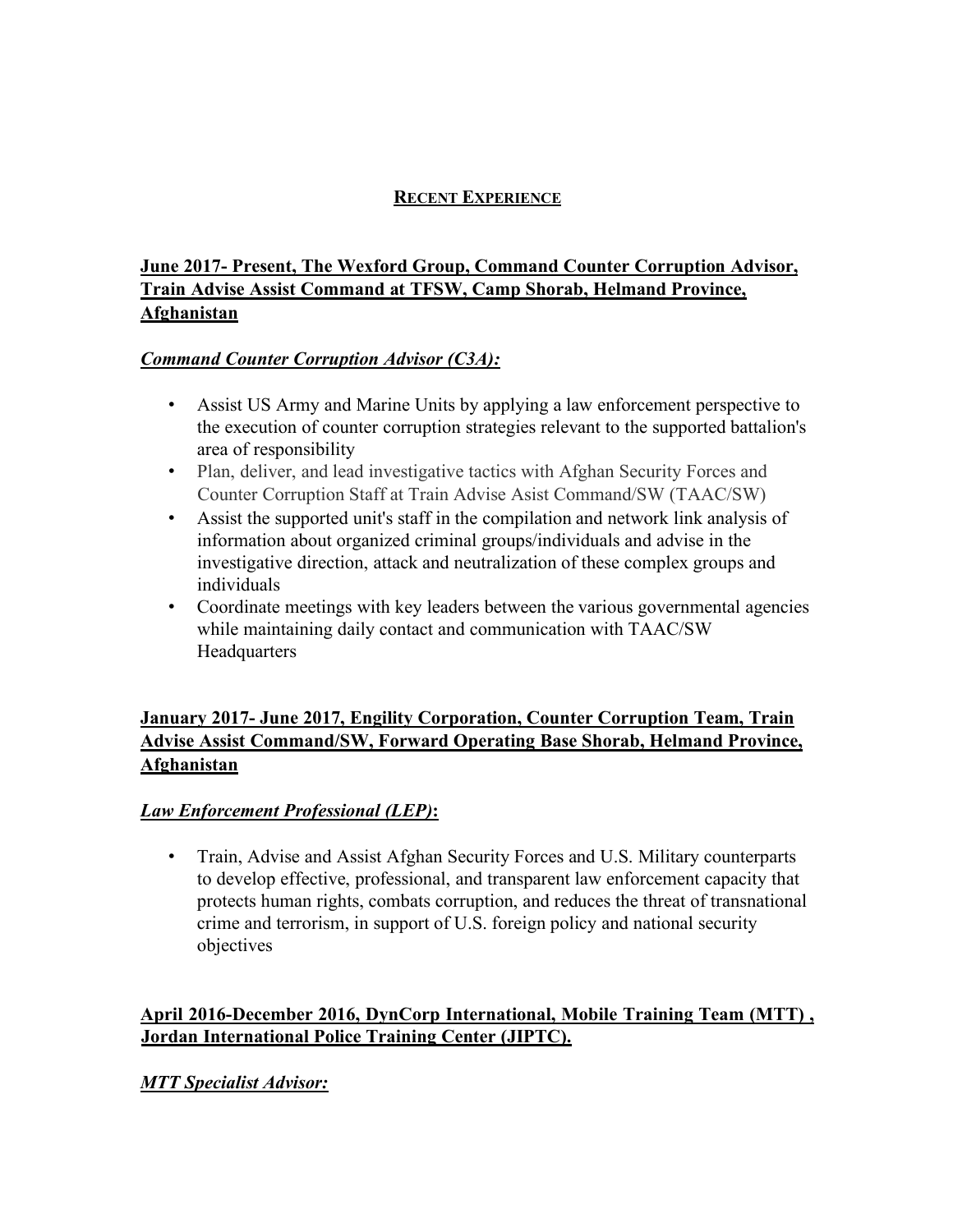- Support a comprehensive evaluation program in order to document and improve the overall quality/effectiveness of all training delivered
- Provide guidance to trainers and instructors on proper delivery of U.S. developed/sponsored training in order to meet INL/USSC requirements and standards for ensuring quality of instruction for students
- Develop and/or refine detailed course curriculum as needed to enhance/increase the level of training provided to students
- Teach or assist with training if required
- Monitor and document training using designated processes
- Develop or revise detailed course curriculum as needed
- Serves as an observer/trainer during practical field training events
- Coordinate training related resources as needed

## **July 2014-April 2016, Host Nation Consulting and Training (HNCT), Chesterfield,** Virginia

#### *Investigative/Operation Advisor:*

• The Host Nation Consulting and Training Team is comprised of a group of Law Enforcement Personnel with decades of policing and investigative experience both in the United States and abroad. Team Advisors have been well documented for their Training, Mentoring and Advising of Coalition Forces and their International Partners in Afghanistan, Iraq and Hungary in the areas of Law Enforcement, Investigations, Case Development and Management Systems

## • **Client #1:**

# *John Maher Legal Service, Tinley Park, Illinois:*

- Lead Investigator/Consultant for the legal firm in all *"High Profile"*  military and civilian cases
- Conduct/coordinate all training seminars for case file development with the various subject matter experts that are required for a proper investigation
- **Client #2:**

## *Guilford Technical Community College (GTCC), Jamestown, North Carolina:*

- Conduct/Coordinate in-service training seminars on Terrorism Awareness for all local Sheriff and Police Departments.
- Conduct/coordinate in-service Crime Scene/Tactical Site Exploitation training designed to increase the awareness of North Carolina local police officers in understanding the different dynamics of current terrorism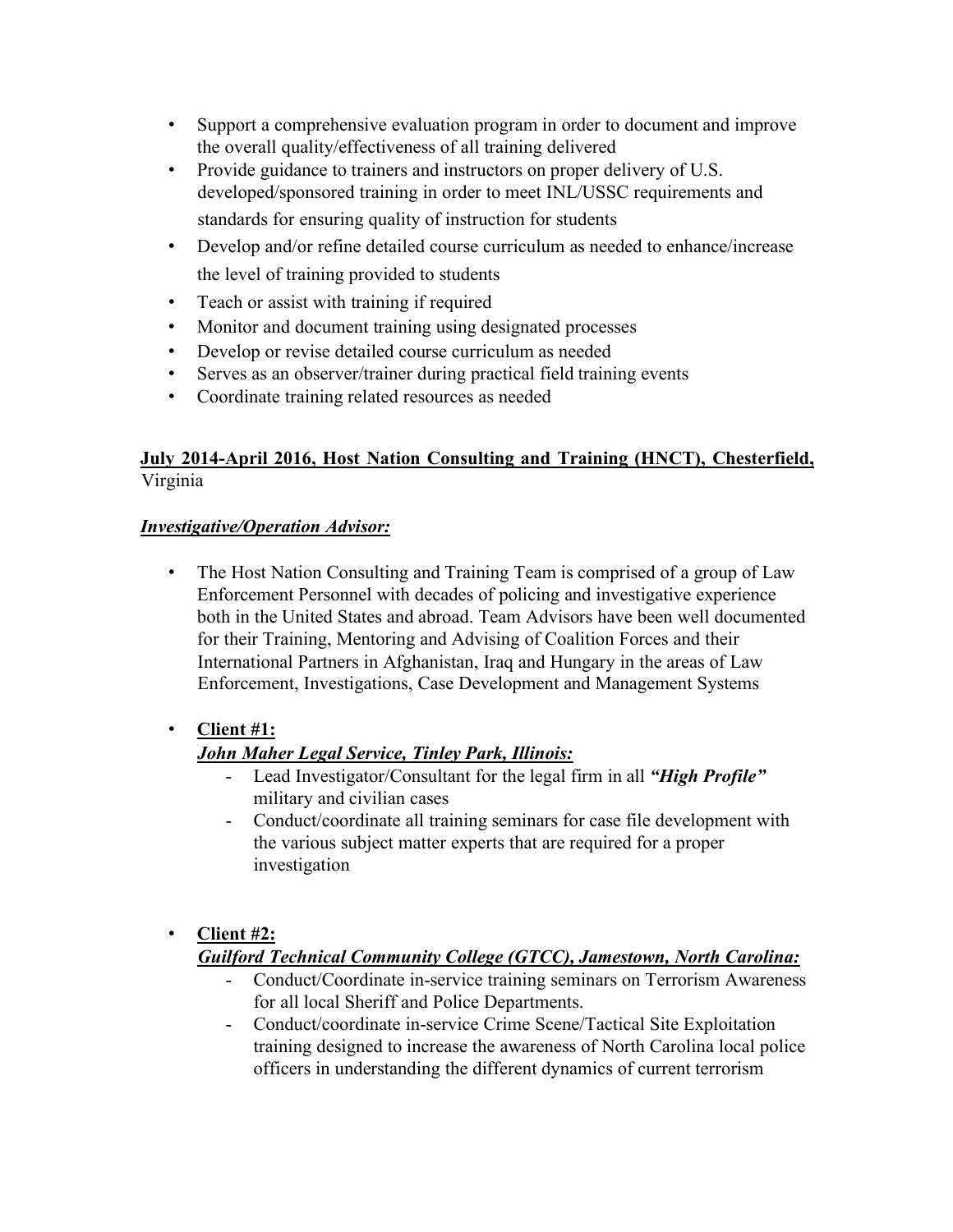threats as well as showcasing/ promoting the importance of gathering and sharing relevant information, through networking with state/federal entities - that have a primary mission of countering homeland terrorism threats

Provide a brief on Law Enforcement based Counter Terrorism overseas as it relates to understanding street level investigations for local police in the US homeland

#### • **Client #3:**

#### *Hungarian Special Operations Unit (HSOU):*

- Coordinate Crime Scene/Tactical Site Exploitation training for the Hungarian Special Operations Unit in preparation for an Afghanistan deployment, training to be conducted in Budapest, Hungary.
- Five day pre-deployment course on the proper techniques of conducting a crime scene/TSE and preserving evidence for proper evidence based prosecution as it relates to the specific area of operation

#### **September 2012-July 2014, Pacific Architects and Engineers (PAE), Justice Center Parwan (JCIP)/ Detention Facility in Parwan (DFIP) Bagram Airfield, Afghanistan.**

#### *Investigative Justice Advisor (IJA):*

- Lead Advisor, Mentor and Trainer for the Afghan Partners (Ministry of the Interior (MOI), National Directorate of Security (NDS) Investigators (30-40 Investigators) and the Afghan Prosecutors on the most efficient and selfsustaining way to build a solid prosecutable criminal case
- Initiated an Investigative Justice Advisor (IJA) Case Management System where all the investigative databases are consolidated into one IJA site, eliminating "surfing" through the numerous sites for case file information, saving valuable investigative time for the Legal Justice Advisors
- Track and ensure that all cases have all the necessary case file evidence and information before it reaches the Afghan Prosecutors Office for distribution for trial
- Supervised all Requests for Information (RFI) from the Legal Justice Advisors (U.S Military), NDS, MOI and the Afghan Prosecutors in regards to their respective cases
- Lead Investigator/Advisor on all "High Visible" cases where Biometric Associations (Finger Prints/DNA) are involved where IED Network Cells are targeted and added to the case for prosecution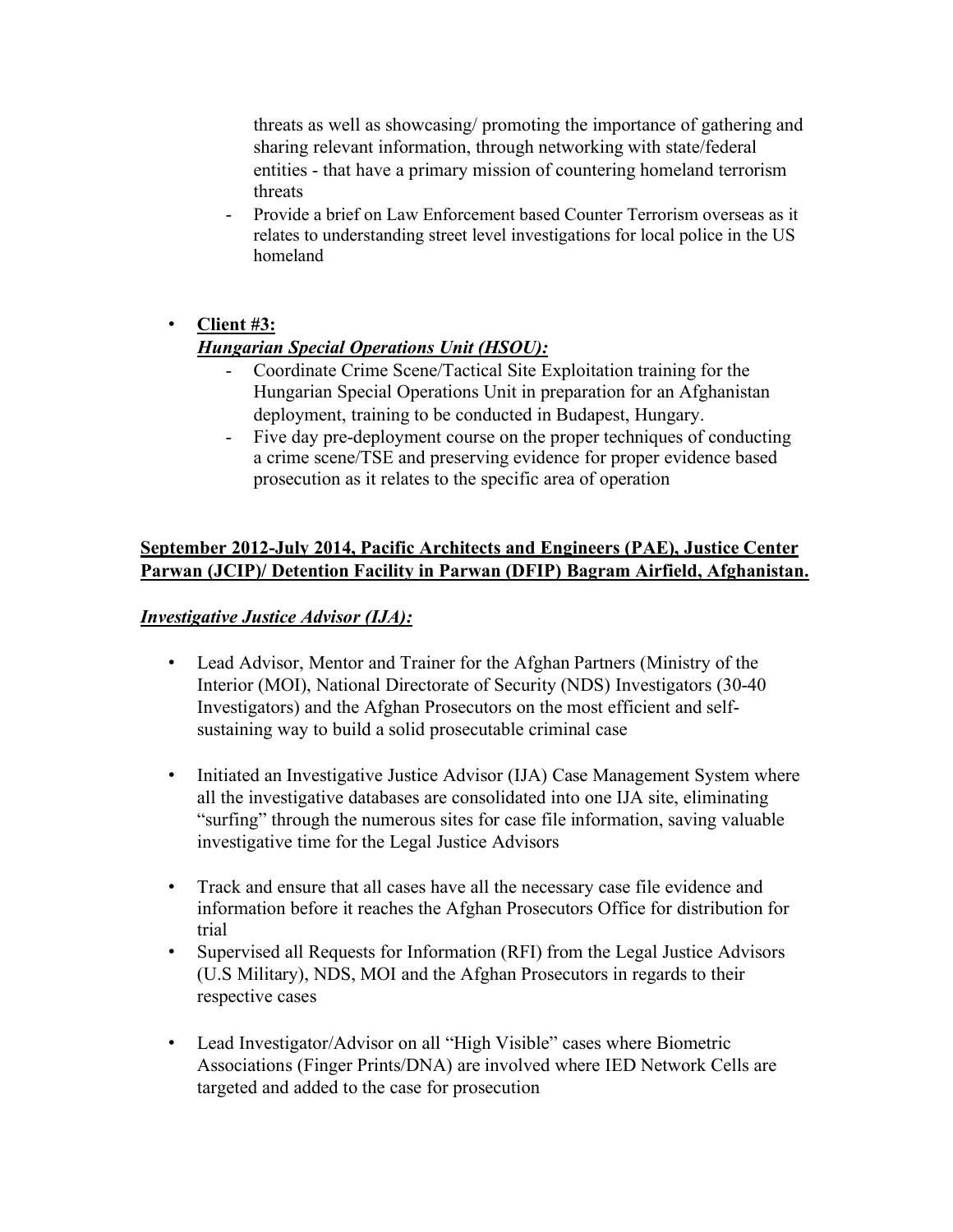## • **Lead Foreign Disclosure Representative (FDR) Certified:**

Make disclosure and release decisions within the conditions and **limitations** 

Apply the proper security markings indicating the information you approve for release may be disseminated to the recipient nations

Transfer properly marked information through approved government to government channels to foreign officials of the recipient nations

Maintaining the proper facilities and protocol for handling SECRET Information

## • **Burn Rights Certified:**

- Unclassified documents/photos and videos are cleared by the Foreign Disclosure Representative and are "Burned" to a CD for Afghan Court purposes and training by the Investigative Justice Advisor
- This certification is crucial for court purposes due to the lack of internet access at the Justice Center in Parwan (JCIP) and our Afghan Partners not able to utilize the classified database
- This process enables valuable evidence to be introduced to court in a timely manner avoiding delays in case file preparation

#### **February 2010- September 2012, MPRI, ACME Lab (Afghanistan Captured Material Exploitation) Camp Leatherneck and Bagram Airfield, Afghanistan.**

## *Law Enforcement Professional (LEP):*

- Analyze and track evidence as it comes through the lab from the Field Units and LEPS as it pertains to specific criminal prosecutions
- Liaison/Point of Contact for all LEPS in Afghanistan for the ACME LAB (RFI's /Request for Information and other logistical matters)
- Mentor and Train LEPS and their U.S. Military Units on the proper procedures for packaging and submission of evidence
- Investigate and track leads through biometrics to support prosecution packages for the various Afghan Courts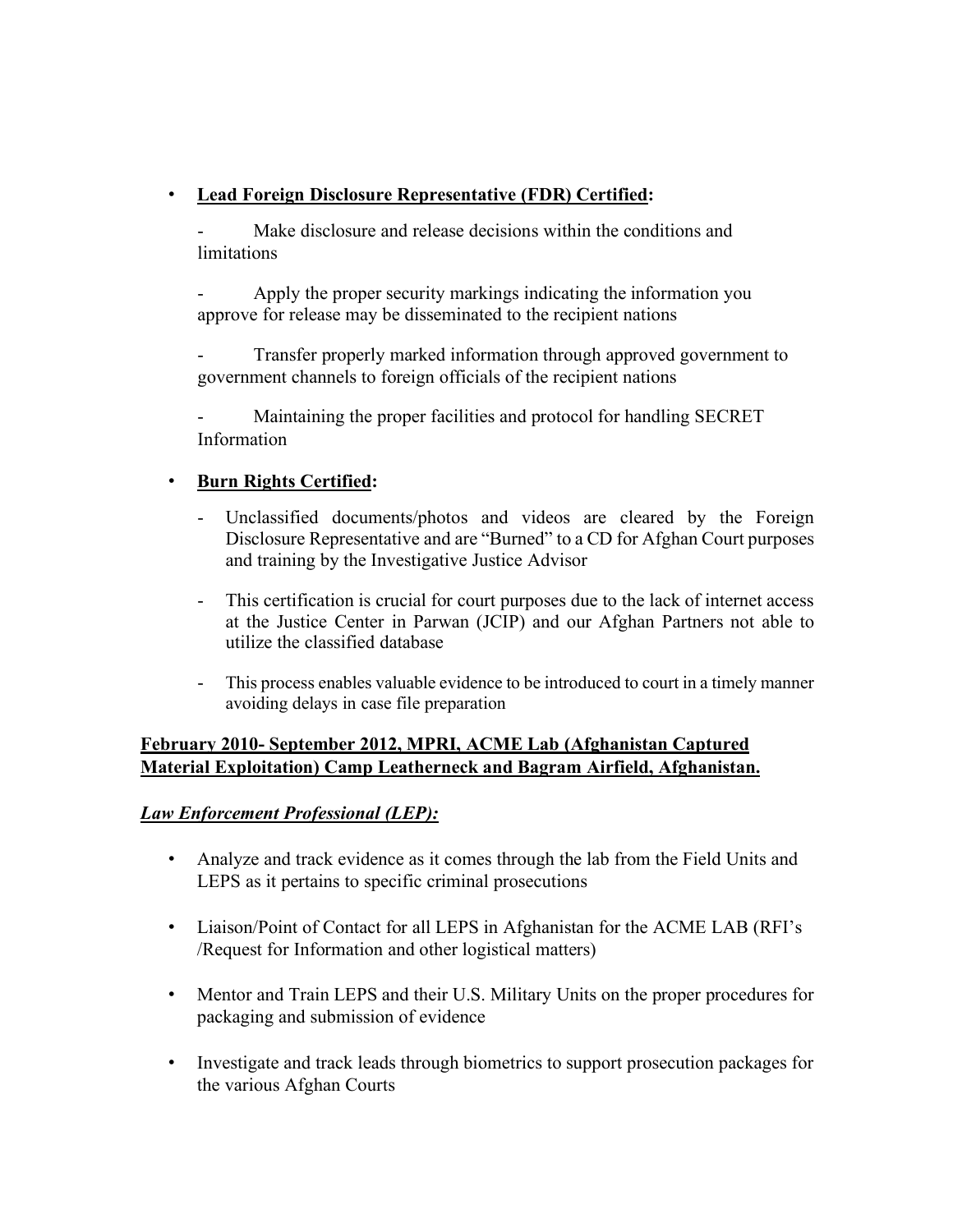- Assist LEPS and Field Units with their local criminal investigations
- Conduct and participate in tours of the lab for visiting civilians, military, and Afghan Law Enforcement
- Conducts Tactical Site Exploitation (TSE) training classes
- Criminal Investigator for the Legal Operation Directorate at Bagram Airfield, Afghanistan
- Initiated and completed criminal cases on insurgents that were brought to the Detention Facility in Parwan (Bagram Airfield, Afghanistan)
- Conducted case interviews on detainees and gathered related information and intelligence
- Chief Criminal Investigation Advisor at the Judicial Center in Parwan (JCIP), assisted the Afghan Investigators (NDS and MOI) and Prosecutors in their daily operations
- Member of the newly formed Criminal Network Cell where information is gathered on IED (Improvised Explosive Device) incidents, where criminal cases are initiated and developed. The Criminal Network Cell has been credited with the successful investigation and prosecution of the **FIRST** IED related conspiracy case in Afghanistan, there were 10 defendants involved (not co-captures), all were convicted. (Trial occurred on August 2 and 3, 2011)
- Reviewed evidence on IED scenes and developed criminal cases against bombers/insurgents from the various Provinces around Afghanistan
- Relayed all information and intelligence to the military maneuver units and LEP's via a weekly bulletin produced by the Criminal Network Cell

## • *Successful working relationships with the following units/personnel and agencies:*

U.S Military, FBI (Federal Bureau of Investigation), CIA (Central Intelligence Agency), DOJ (Department of Justice), DOS (Department of State), MOI (Ministry of Interior, Afghanistan), NDS (National Directorate of Security), Afghanistan), Afghan Prosecution Team at the Detention Facility in Parwan, CEXC (Combined Explosive Exploitation Cell), ACME/JEFF Lab (Afghanistan Captured Material Exploitation /Joint Expeditionary Forensics Lab), Task Force Paladin, CIDNE (Combined Information Data Network Exchange), Biometric Automated Toolset (BAT), National Ground Intelligence Center (NGIC), WTI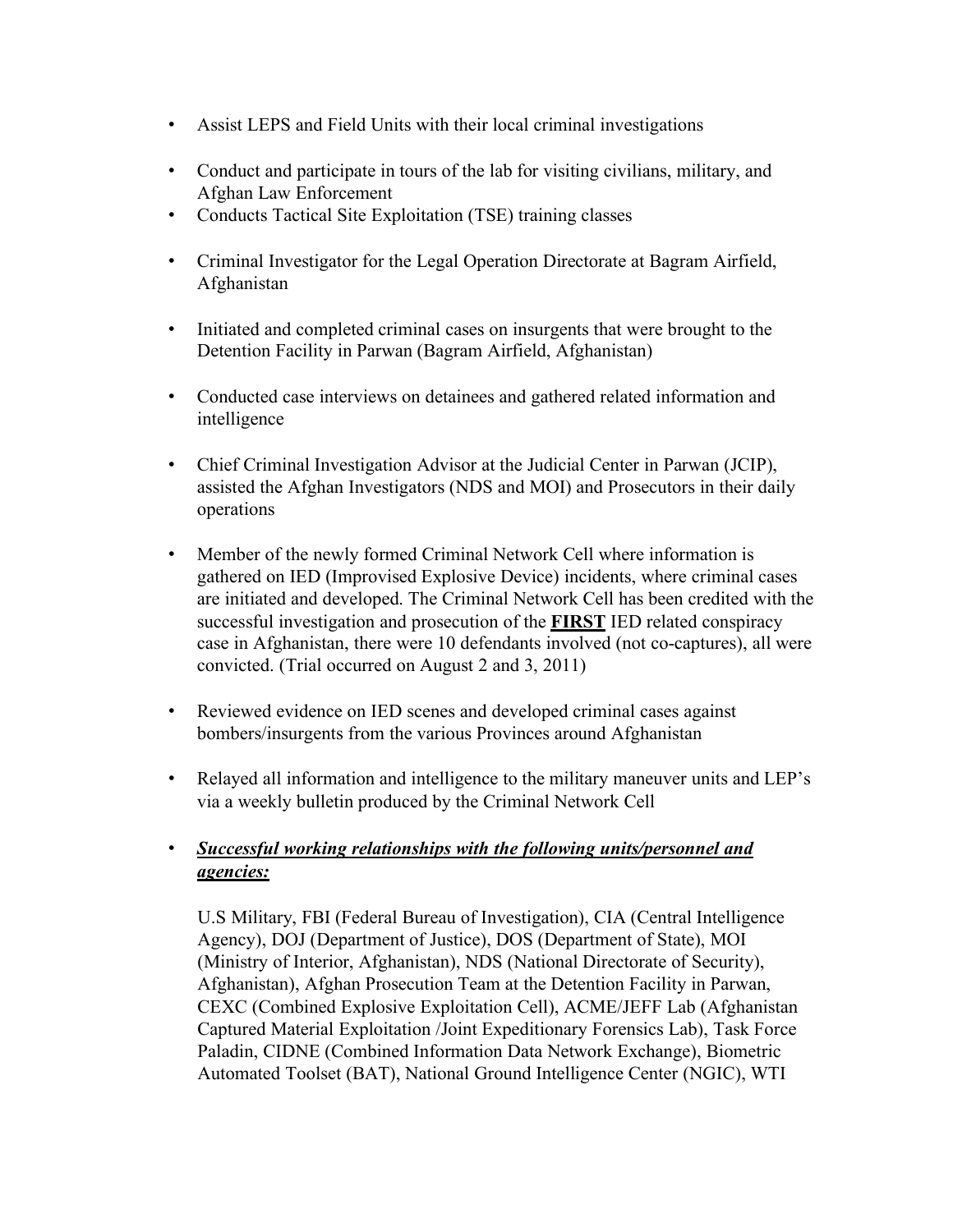Exploitation & Analysis Tool (WEAT), Theater Exploitation Data bases (TEX), Theater Interrogation Group (TIG), TF 3/10 (Special Operation Task Force), CJSOTF (Combined Joint Special Operations Task Force) and NCIS (Naval Criminal Investigative Service)

• Lead instructor/coordinator for the Tactical Site Exploitation (TSE) training class held at the Legal Operation Directorate (LOD), Bagram Airfield, Afghanistan. Military units were brought in from the field and participated in a 4 day course on the proper techniques of conducting a crime scene and preserving evidence. The training consisted of: How to prepare the proper evidence/lab submittal forms, identifying latent finger prints and how to lift them, DNA retrieval, photography, crime scene sketches, evidence preservation and packaging, interviewing suspects on the scene and at a routine interview setting. This training is crucial for the transition to the Rule of law in Afghanistan and evidence based prosecutions

#### **November 2007 - February 2010, DynCorp International, Afghanistan Police Program.**

#### *Police Advisor and Mentor:*

- Supervisor and Lead Police Advisor for the coordination and lesson/training plans for the Police Academy at Islam Qala, Afghanistan
- Lead instructor during the eight week academy (classroom, physical training, tactics, and crime scene investigations) at Islam Qala, Afghanistan
- Lead Police Mentor with the Afghan Border Police at the finance department, overseeing the payroll for the ABP at Islam Qala, Afghanistan
- F.D.D. (Focused District Development) Lead Police Mentor: traveled to the various police districts in the Paktika Province of Afghanistan and determined whether they were able to function and sustain themselves as a law enforcement unit
- Lead Police Advisor at the Gardez Regional Training Center, Gardez, Afghanistan, supervising the Afghan instructors in their daily classroom instruction, training schedules and tactical/physical training sessions
- Lead Police Mentor and Advisor at COP Wilderness, Paktika Province mentoring the police districts at Wazi Zadran, Gerda Serai, and Shwak. Embedded with the U.S. Army / 101<sup>st</sup> Airborne and assisted on many missions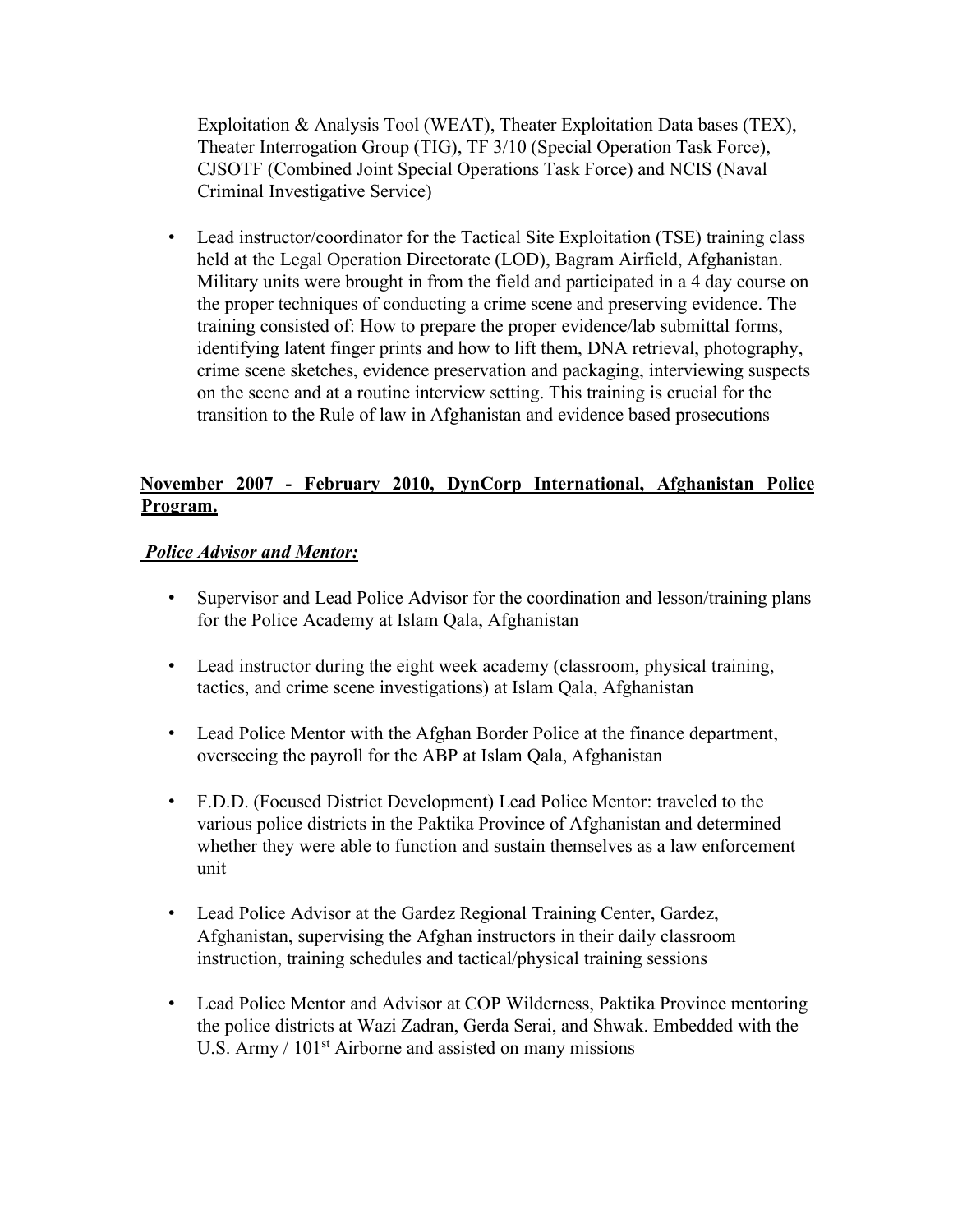- Instructed and advised the U.S. Army on the various techniques of vehicle checkpoints in the remote roadways of Afghanistan
- Participated in many U.S. Army and Afghanistan village Shuras discussing the improvement of police and village relations as well as the improvement of the quality of life of the area

#### **April 2006 – October 2007, Richmond Virginia Police Department, Richmond, Virginia**

#### *1st Grade Police Officer:*

- Responsible for routine patrol and community policing in the first precinct area of Richmond, Virginia
- Coordinated with other supervisors and police officers crowd control techniques on a weekly basis at the heavily populated nightclub/restaurant districts

#### **December 2003 – January 2006, New York City Police Department, Queens North Task Force, Queens, New York.**

#### *1st Grade Police Officer:*

- Responsible for the coordination of police investigations in accordance with all departmental guidelines and orders of priority
- Administered breathalyzer tests and prepared all necessary documentation to arrest and prosecute offenders
- Responded to neighborhood/citywide disturbances and demonstrations; implemented appropriate crowd control techniques to maintain orderly conduct

#### **November 1998–November 2003, New York City Police Department, Queens New York.**

#### *Evidence Collection Technician (Crime Scene/Evidence Collection Unit):*

- Responsible for the execution of crime scene investigations in accordance with all departmental guidelines
- Collected and assembled all related evidence, including latent prints, DNA samples, ballistic reports, and crime scene photographs and submitted them to the appropriate departments for analysis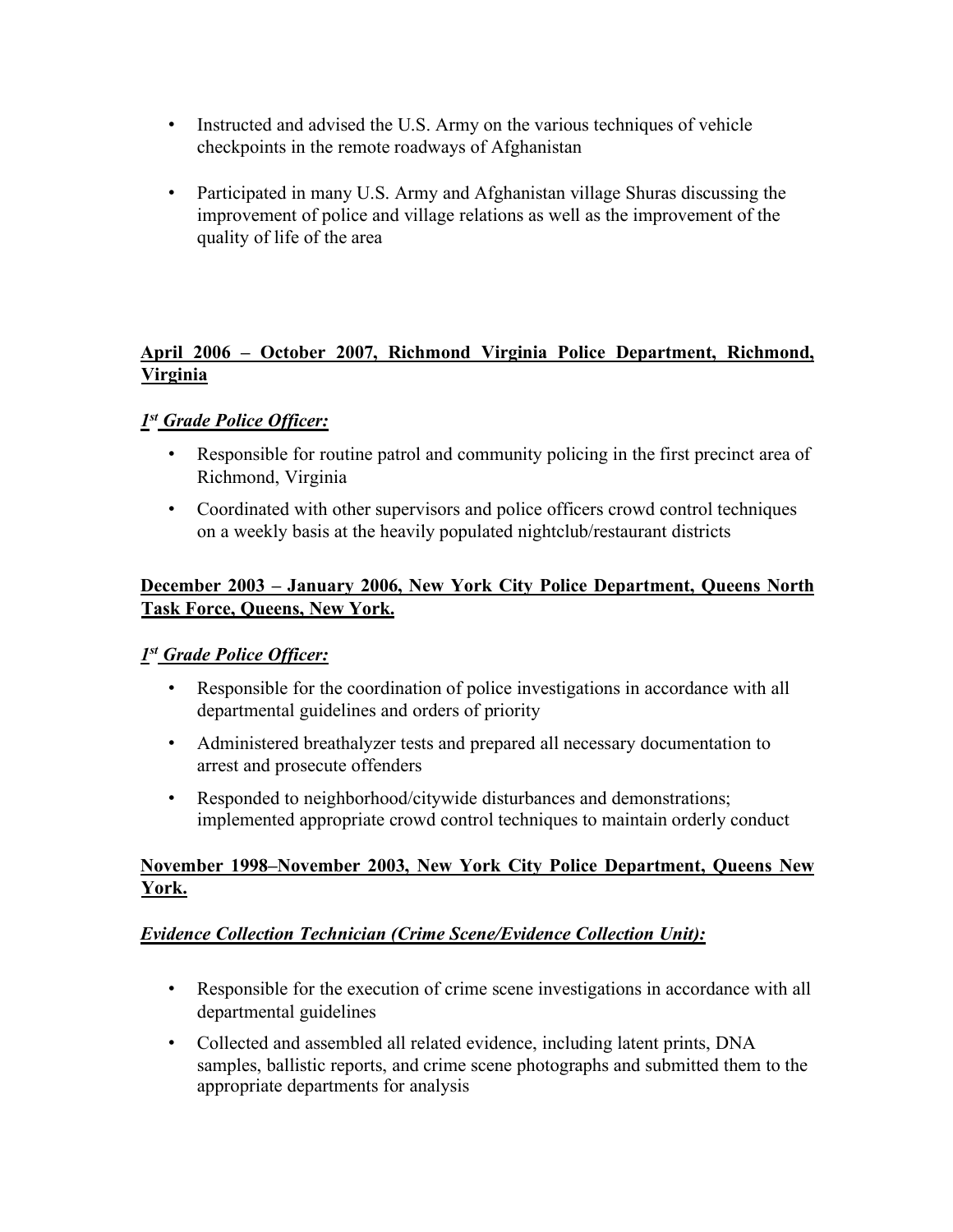- Conducted extensive interviews of crime scene witnesses
- Prepared in depth reports detailing all procedures and findings
- Declared an expert witness for courtroom testimony
- Assigned to the evidence recovery team on  $9/11/2001$
- Assigned to the evidence recovery team for the crash of American Airlines 587 on 11/12/2001

#### **January 1992 – October 1998, New York City Police Department, Queens North Task Force Speed Enforcement/DWI Specialist, Queens, New York**

#### *1st Grade Police Officer:*

- Responsible for the patrol of high speed and accident prone areas and the enforcement of the state and local traffic and vehicular laws
- Coordinated DWI checkpoints and performed random checks of the vehicles in accident prone areas
- Assigned to the Quick Response Task Force Unit that responded to the first World Trade Center bombing on 2/26/1993 and assisted in the evacuation process and the preservation of the area for investigation

## **January 1986 – January 1992, New York City Police Department, 113 PCT., Jamaica, Queens**

#### *1st Grade Police Officer:*

- Conducted routine motor/foot patrols in the high drug and homicide locations of the 113 Pct.
- Assigned at August Martin H.S. as head of security due to the high crime rate in and around the school area
- Maintained student safety before, during and at the conclusion of the school day (robberies and assaults were the crimes to be prevented)
- Coordinated a lesson plan on police procedures and criminal law and taught classes daily at August Martin High School, Jamaica, Queens N.Y., 1989, 1990
- Awarded the 1990 school safety award for the New York City public schools